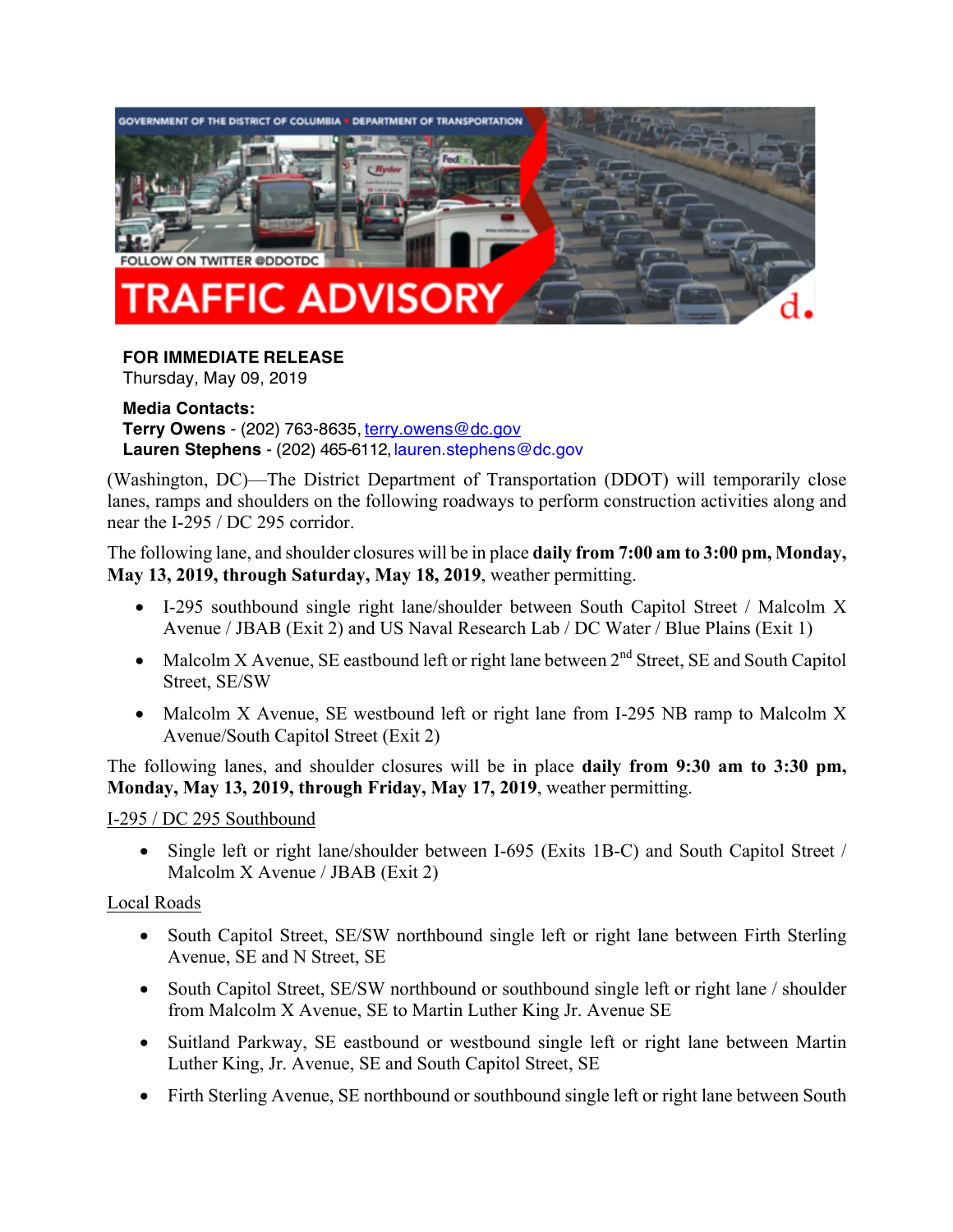Capitol Street, SE and Howard Road, SE

- Potomac Avenue SE/SW eastbound or westbound single left or right lane between First Street, SE and Second Street, SW
- P Street, SW eastbound or westbound between South Capitol Street, SW and Half Street, SW
- Howard Road, SE eastbound or westbound single left or right lane and sidewalk between Firth Sterling Avenue, SE and Suitland Parkway, SE
- Barry Road, SE, by Firth Sterling Avenue SE
- Ramp 23 full closure from South Capitol Street, SE/SW to I-295 NB. S*igned detour will be in place for closure*

The following lane and shoulder closures will be in place **daily from 9:30 am to 9:00 pm from Monday, May 13, 2019 to Friday, May 17, 2019**, weather permitting.

- I-295 northbound single left or right lane and shoulder between Laboratory Road / US Naval Research Lab (Exit 1) and I-695 to I-395 Downtown (Exit 5A)
- St. Elizabeths Avenue, SE southbound single right lane between Firth Sterling Avenue, SE and Sweetgum Lane SE

The following lane, ramp, and shoulder closures will be in place **nightly from 9:00 pm to 5:00 am, Sunday night, May 12, 2019, through Saturday morning, May 18, 2019** weather permitting.

I-295 / DC 295 Northbound

- Single left or right lane between Laboratory Road / US Naval Research Lab (Exit 1) and Malcolm X Avenue / JBAB (Exit 2)
- Two left or right lanes between Malcolm X Avenue / JBAB (Exit 2) and I-695 to I-395 Downtown (Exit 5A)

# I-295 / DC 295 Southbound

- Two left or right lanes between I-695 (Exits 1B-C) and South Capitol Street / Malcolm X Avenue / JBAB (Exit 2)
- Single left or right lane between South Capitol Street / Malcolm X Avenue / JBAB (Exit 2) and US Naval Research Lab / DC Water / Blue Plains (Exit 1)

# Local Roads

- South Capitol Street, SE/SW northbound or southbound up to two right or two left lanes between Firth Sterling Avenue, SE and N Street, SE
- South Capitol Street, SE/SW northbound or southbound single left or right lane / shoulder from Malcolm X Avenue, SE to Martin Luther King Jr. Avenue SE
- Suitland Parkway, SE eastbound or westbound single left or right lane between Martin Luther King, Jr. Avenue, SE and South Capitol Street, SE
- Suitland Parkway, SE full closure between Firth Sterling Avenue, SE and South Capitol Street, SE nightly from May 13<sup>th</sup> to May 18<sup>th</sup>. Signed detour will be in place for closure.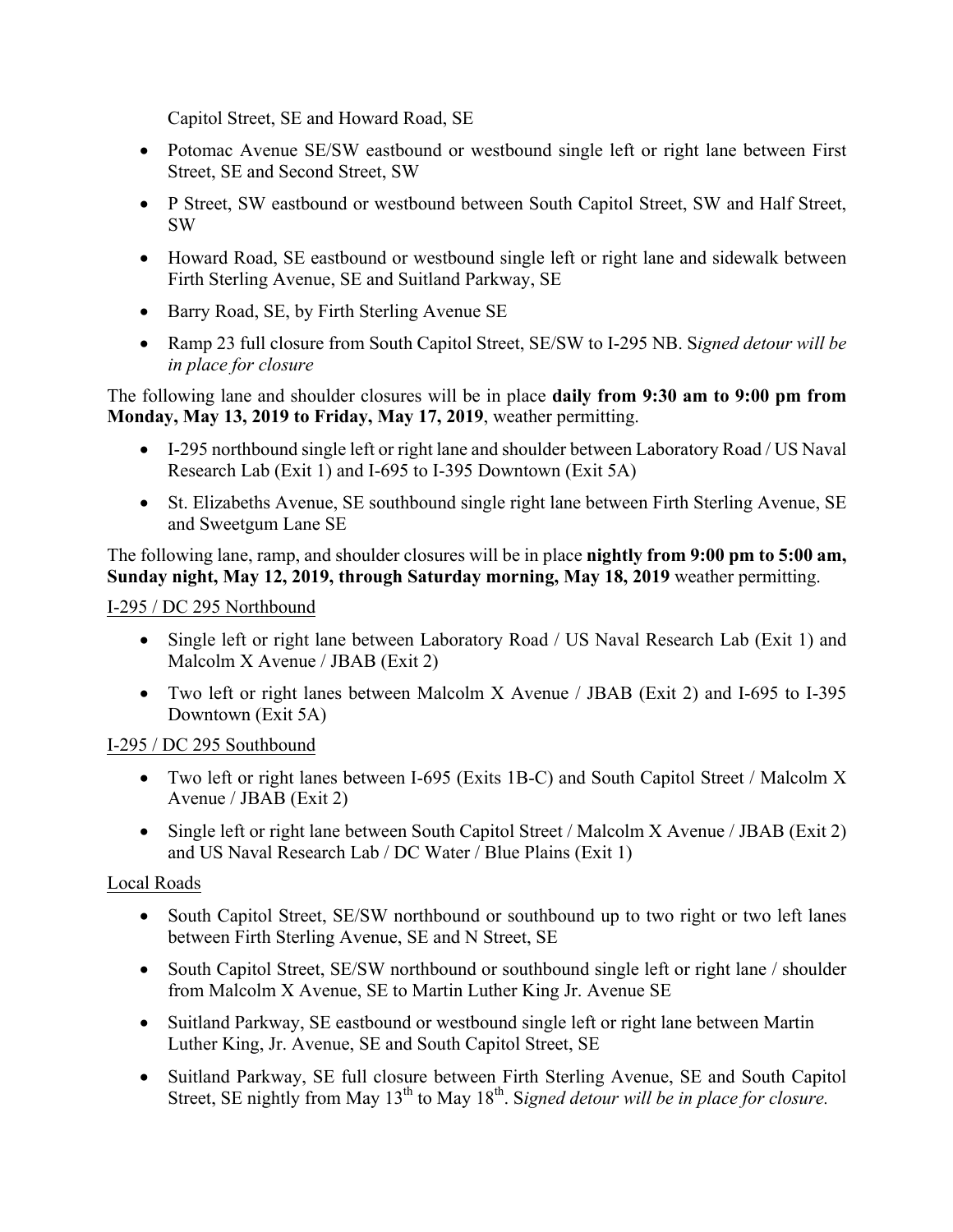- Firth Sterling Avenue, SE northbound or southbound single left or right lane between South Capitol Street, SE and Howard Road, SE
- Firth Sterling Avenue, SE full closure between St. Elizabeths Avenue SE and South Capitol Street SE nightly from May 13<sup>th</sup> to May 18<sup>th</sup>. Signed detour will be in place for closure.
- Potomac Avenue SE/SW eastbound or westbound single left or right lane between First Street, SE and Second Street, SW
- P Street, SW between South Capitol Street, SW and Half Street, SW and intermittent intersection closure at P Street, SW and South Capitol Street, SW
- Howard Road, SE single left or right lane between Firth Sterling Avenue, SE and Suitland Parkway, SE
- Howard Road, SE full closure between Firth Sterling Avenue, SE and South Capitol Street, SE nightly from May 13<sup>th</sup> to May 18<sup>th</sup>. Signed detour will be in place for closure
- St Elizabeths Avenue, SE southbound single right lane between Firth Sterling Avenue, SE and Sweetgum Lane SE
- Malcolm X Avenue, SE eastbound left or right lane between  $2<sup>nd</sup>$  Street, SE to South Capitol Street, SE/SW

#### Ramps (signed detours will be posted)

- I-295 northbound off-ramp to westbound South Capitol Street / Nationals Park / Downtown (Exit 3B)
- I-295 northbound on-ramp from northbound Firth Sterling Avenue, SE.
- I-295 southbound off-ramp to Howard Road / Nationals Park (Exit 4B).
- I-295 southbound off-ramp to Suitland Parkway / US Naval Station (Exit 4A)
- I-295 southbound on-ramp from eastbound Suitland Parkway, SE.

The following lane and shoulder continuous closures will be in place **during the weekend from 9:00 pm, Friday night, May 17, 2019 to 5:00 am, Monday morning, May 20, 2019** weather permitting.

- I-295 / DC 295 northbound up to two left or right lanes/shoulder between Laboratory Road / US Naval Research Lab (Exit 1) and East Capitol Street.
- I-295 / DC 295 southbound up to two left or right lanes/shoulder between I-695 (Exits 1B-C) and US Naval Research Lab / DC Water / Blue Plains (Exit 1)
- South Capitol Street, SE/SW full closure from Malcolm X Avenue SE, to Ramp 23 on May 18th. S*igned detour will be in place for closure*
- Malcolm X Avenue, SE eastbound left or right lane between  $2<sup>nd</sup>$  Street, SE to South Capitol Street, SE/SW

Additionally, along East Capitol Street Bridge, there will be **long-term eastbound and westbound left lane closures** between C Street NE and the DC 295 ramps till June 2019.

These closures are required for construction activities associated with the following DDOT projects: